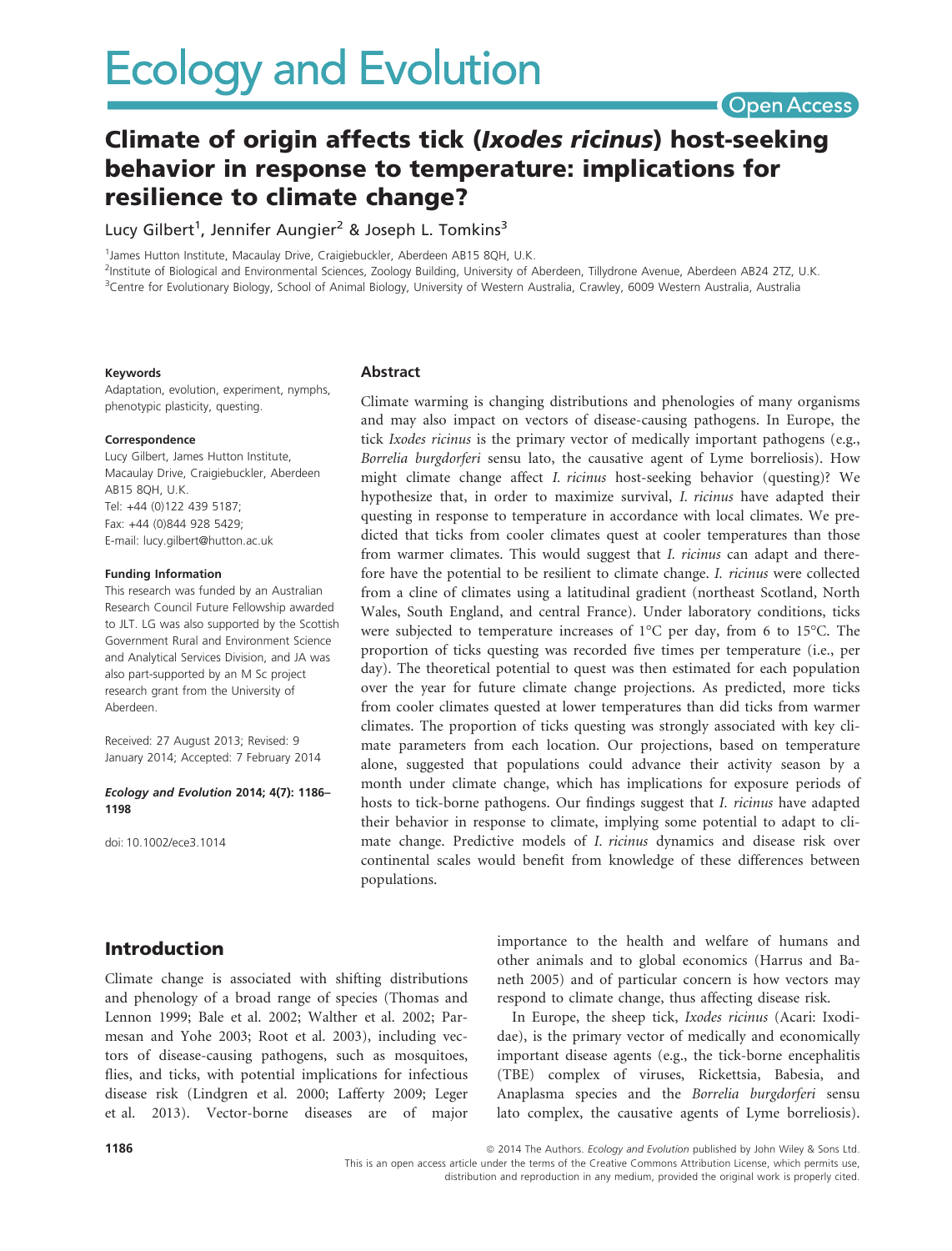I. ricinus has three active life stages: larva, nymph, and adult (Fig. 1), and each requires a single blood meal from a vertebrate host. In order to find a host I. ricinus adopts an ambush strategy, known as "questing," that involves climbing up vegetation and waiting to grab on to a passing host. After feeding for a few days, the tick detaches from the host and develops to the next instar on the ground. As an ectotherm that spends the majority of its life cycle free-living (developing or host-seeking), I. ricinus is particularly sensitive to surrounding environmental conditions (Randolph 2004). Temperature and relative humidity requirements for *I. ricinus* questing, development and survival are thought to be the principal factors limiting the geographic range of this species (Lindgren et al. 2000; Gray et al. 2009). Recent expansion of I. ricinus' European range to higher latitudes and altitudes, increases in its population density (Lindgren et al. 2000; Danielova et al. 2006), and corresponding increases in reported cases of tick-borne diseases (Lindgren 1998) have been attributed partly to climate warming, among other factors (reviewed by Medlock et al. 2013; Leger et al. 2013).

Questing is a behavior essential to each instar of I. ricinus if it is to feed (and therefore survive and molt to the next instar, or lay eggs) and is also the behavior that puts hosts at risk of parasitization and pathogen infection. Understanding how temperature affects questing is therefore central to underpinning the potential impact of climate warming on I. ricinus. Field surveys have estimated a weekly average maximum daily air temperature of approximately 7–8°C to be necessary for the onset of questing of I. ricinus nymphs following winter diapause



Figure 1. The three active life stages of *Ixodes ricinus*. From left to right: larvae, nymphs, and an adult female. Adult male not shown.

(a state of behavioral inactivity; Randolph 2004) in I. ricinus populations in central Scotland (MacLeod 1935), Switzerland (Perret et al. 2000), and northern Italy (Tagliapietra et al. 2011). Assuming phenotypic variation between individuals (so that not all ticks start questing at exactly the same temperature) we can predict that, as temperatures increase, the proportion of the tick population questing should increase. This should occur until the increasing saturation deficit (a measure of "drying power" of the air that also increases with temperature for a given relative humidity; Perret et al. 2000) forces ticks to descend to the moist litter-layer to re-absorb water to prevent desiccation-induced mortality (Perret et al. 2004), although such warm and dry conditions are unlikely during the early period of the tick questing season (Tagliapietra et al. 2011).

Various arthropod species that occupy wide latitudinal and altitudinal ranges show geographic variation in the thermal conditions they require for certain behaviors (Ayrinhac et al. 2004; Castañeda et al. 2005). Adaptation to local conditions allows species to exist over wide geographic ranges and aids persistence (i.e., resilience) in response to changing environmental conditions. Ixodes ricinus occupies a large geographic area (ranging latitudinally from North Africa to Scandinavia, and longitudinally from Ireland to Russia; for example, Randolph et al. 2002) over which climatic conditions vary considerably. To predict how resilient I. ricinus might be to climate change and to allow the application of predictive models of tick population dynamics in relation to climate over wide geographic areas, we need to determine the geographic variation in the temperature-dependent questing behavior of I. ricinus. We hypothesize that I. ricinus populations will have adapted their questing response to temperature in accordance with the local thermal climate, in order to maximize their survival. If this hypothesis is supported, it suggests that I. ricinus can adapt and therefore may have the potential to be resilient to climate change, given enough time to adapt to the new climate.

Here, we quantify differences in questing behavior in I. ricinus nymphs from four populations across a climatic gradient in response to experimentally increased temperatures. If our hypothesis that I. ricinus have adapted their questing behavior to local thermal climates is correct, we predict that a higher proportion of the tick population will quest at lower temperatures if they are from cooler rather than warmer climates. In this study, we focus on questing behavior at the lower part of the temperature range for questing, because these temperatures are most relevant to the start of questing in spring, thereby altering phenology and the length of the tick questing season.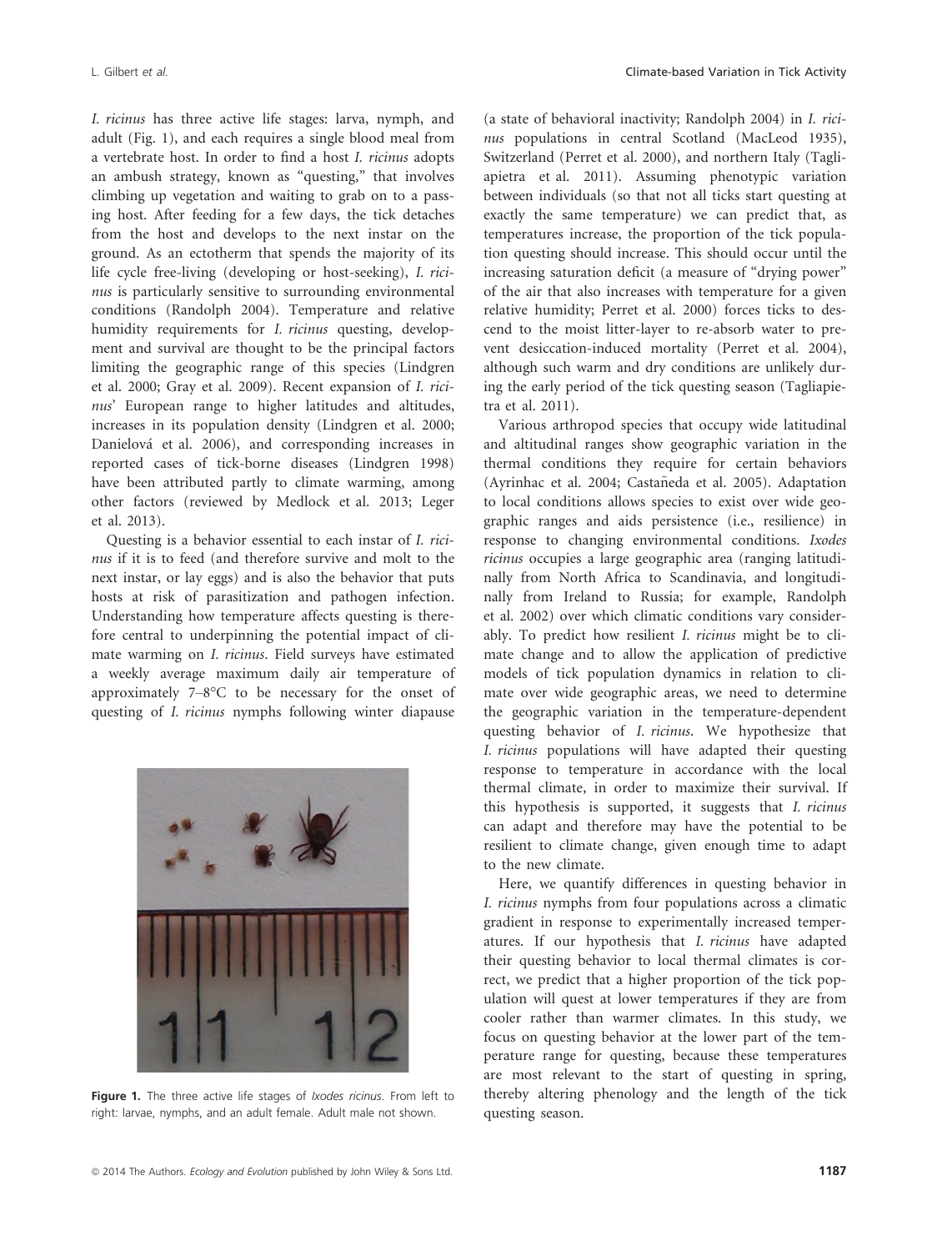# Materials and Methods

### Tick collection

Ixodes ricinus were collected from four geographically distinct locations: northeast Scotland, North Wales, South England, and central France (Table 1). Sites were chosen to represent a cline of thermal climates (Fig. 2); we used a latitudinal gradient to achieve this (Fig. 3). Within the latitude remit, sites were chosen primarily on the basis that we had prior knowledge that they all had high tick densities that enabled the collection of hundreds of ticks within a few hours. This was essential to minimize the potentially confounding factor of different tick storage periods both between and within sites. However, this meant that some of the sites differed in habitat. Different habitats can create different micro-climates, for example, tall and dense vegetation that creates a canopy can modify the climate slightly, by buffering ticks from the extremes of heat and wind; in contrast, open habitats with little ground vegetation, such as short cropped pastures are more exposed to the wind and direct sunshine. While some of our sites differed in habitat (Table 1), all had a type of vegetation that similarly created good canopy cover (trees, bracken, or heather). We are therefore confident that the ticks from each site were subject to the intended thermal climate gradient, from the coldest in northeast Scotland to the warmest climate in central France.

To control for interstadial differences in temperature thresholds (Clark 1995; Randolph 2004) only nymphs were used in our experiments. As a tick's fat reserves diminish through the questing season, potentially affecting activity levels (Crooks and Randolph 2006; Herrmann and Gern 2012), nymphs from all sites were collected within the last 2 weeks of May 2012. However, ticks from warmer climates are likely to start questing earlier in the season (and therefore have used up slightly more fat) than cooler climate ticks. To mitigate this to some extent,



Figure 2. Map of western Europe showing the locations of each site from which ticks were collected for the experiments. From top to bottom (North to South): Aberdeenshire, northeast Scotland; Denbighshire, North Wales; Hampshire, South England; Auvergne, central France.

ticks from central France were collected first, followed 10 days later by the English, then Welsh, and lastly the Scottish ticks (which were collected 2 weeks after the French ticks). Nymphs were collected by dragging a 1 m  $\times$  1 m piece of blanket material along the ground. Conditions during tick collection over all sites ranged from 17 to 22°C and 60–70% relative humidity (recorded using Tinytag digital data loggers placed on the ground vegetation). Nymphs were stored in plastic boxes  $(5 \text{ cm} \times 10 \text{ cm})$ , containing damp tissue to maintain

Table 1. Details of the four geographic locations from which ticks were collected.

|                       |               |                     | Altitude | Estimated<br>yearly mean |                                                    |                                                        |
|-----------------------|---------------|---------------------|----------|--------------------------|----------------------------------------------------|--------------------------------------------------------|
| Region                | Area          | Latitude, longitude | (m)      | max. temp. $(^{\circ}C)$ | Vegetation type                                    | Main large tick hosts present                          |
| Northeast<br>Scotland | Aberdeenshire | 56°54'N, $-2°31'E$  | 300      | 9.9                      | Calluna-dominated heath                            | Red deer Cervus elaphus                                |
| North Wales           | Denbighshire  | 53°5'N, $-3°15'E$   | 230      | 12.4                     | Bracken-dominated rough<br>pasture                 | Sheep Ovis aries                                       |
| South England         | Hampshire     | 50°51'N, $-1$ °38'E | 40       | 13.8                     | Mixed deciduous woodland:<br>Quercus, Fagus, Pinus | Roe deer Capreolus capreolus,<br>fallow deer Dama dama |
| Central France        | Auvergne      | 45°47'N, 03°27'E    | 380      | 16.0                     | Mixed deciduous woodland:<br>Quercus, Fagus, Acer  | Roe deer Capreolus capreolus                           |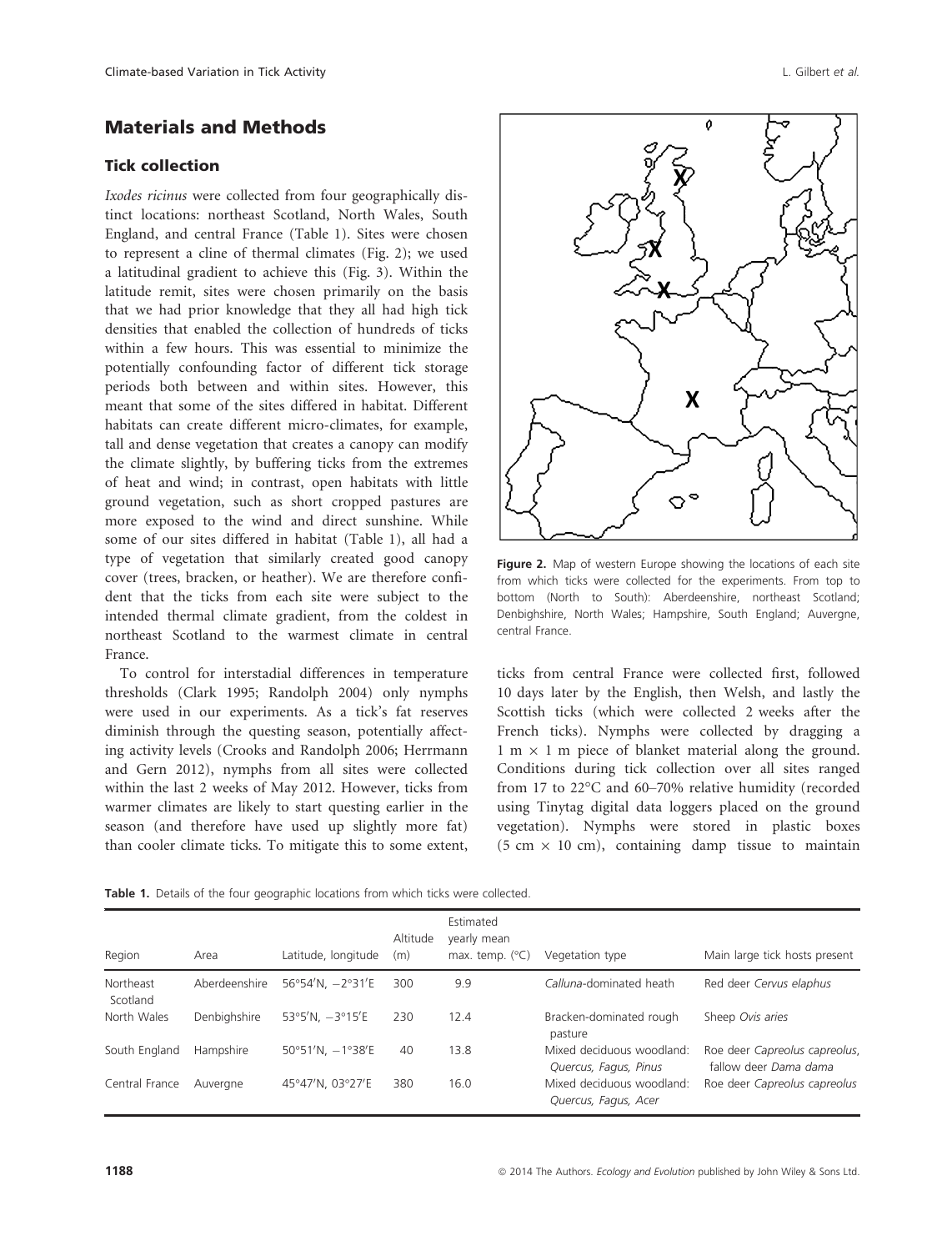

Figure 3. Estimated mean monthly temperatures (1971–2000) at the four geographic locations (northeast Scotland, North Wales, South England, and central France) from which ticks were sampled. Data were obtained from the UK Meteorological Office (Meteorological Office 2014) and from Meteo France via the World Weather Information Service (2014) for the nearest weather station to each location and then estimated for each tick sampling location by adjust for altitude.

high humidity, and refrigerated at 4–6°C for 1–4 days until the experiments began.

#### Tick questing in response to increased temperature

Nymphs from each of the four populations were put in tubes made from nylon mesh  $(250 \mu m)$  diameter) that were 3 cm diameter, 13 cm high and glued at the base to a 3 cm diameter Petri dish. Each tube was filled with 1.5 cm of wet sand, then 1 cm of damp moss, to provide a moist environment where ticks could rehydrate if necessary as they would in nature. Immediately after adding the ticks, the tops of the tubes were sealed. Twelve tubes, each with 30 nymphs (i.e., 360 nymphs in total per site), were used for each population, except for the North Wales population that had 10 tubes (i.e., 300 nymphs in total) due to fewer ticks collected from that site.

The mesh tubes containing ticks from the UK sites were allocated equally between two portable incubators (Memmert IPP 200; Memmert, Schwabach, Germany). In order to control for any potential variation in conditions between the two incubators, an equal proportion of tubes from each population were allocated to each incubator, and the temperature and relative humidity in each incubator was calibrated by Tinytag digital data loggers. In addition, tubes from each population were arranged alternately in sequence to control for any potential effects of position within the incubator. For the French ticks, in order to ensure identical experimental conditions to the UK ticks, the same individual incubators were used, the temperature and relative humidity were calibrated with the same Tinytag digital data loggers and the same human observers were used for all populations. Experiments on the French ticks took place in France 2 weeks prior to the UK experiments. This was necessary, first, to ensure that ticks from all populations were subject to similar conditions for a similar length of time between collection and conducting the experiment (otherwise, the French ticks would have been in storage for a week longer than the UK ticks) and, second, to avoid the biosecurity risk associated with transporting live specimens across country borders.

In nature, a tick's response to increasing temperature may be confounded by variations in saturation deficit depending on the relative humidity at the time (which depends on the location, vegetation, and recent precipitation). Therefore, to ensure that we were testing the effect of temperature per se on questing we maintained the incubators at >90% humidity (as confirmed by Tinytag digital data loggers) by placing damp tissue around the interior. This also promoted maximum tick survival (MacLeod 1935) to minimize any error in our counts due to mortality over the experimental period.

To control for possible effects of photoperiod on questing behavior (Lees and Milne 1951; Randolph 2004), a "summer-time" regime of 16-h light: 8-h dark was maintained. Incubators were initially set to 5°C for 2 h, to ensure that no ticks were questing before the start of the experiment. The temperature of the incubator was then raised to 6°C for 24 h, marking the first experimental temperature and then further increased by 1°C every 24 h. At each temperature, we counted the number of ticks questing in each tube five times, at 06:30, 09:00, 13:30, 18:00, and 22:30 h, and immediately after the count at 22:30, we increased the temperature of the incubator by 1°C. Thus, 8 h had lapsed between setting the new temperature and the next count at 06:30. By allowing 24 h and five counts for each temperature, we could gauge whether or not the proportion of ticks questing stabilized at each temperature (see Supporting Information). Experiments on the UK populations ran for 10 days, covering a temperature range of 6–15°C. Due to time restrictions, experiments on the French ticks ran for 8 days, covering 7–14°C. Therefore, there were a total of 50 observations for each tube of UK ticks over the 10-day experimental period and 40 observations for each tube of French ticks over the 8-day experimental period. We had to ensure minimum tick mortality over the experiment by keeping the experimental period as short as possible, so there was a trade-off between the period at each temperature and the number of temperatures tested. For example, if we had allowed more than 24 h for each temperature, we would either have needed a longer experimental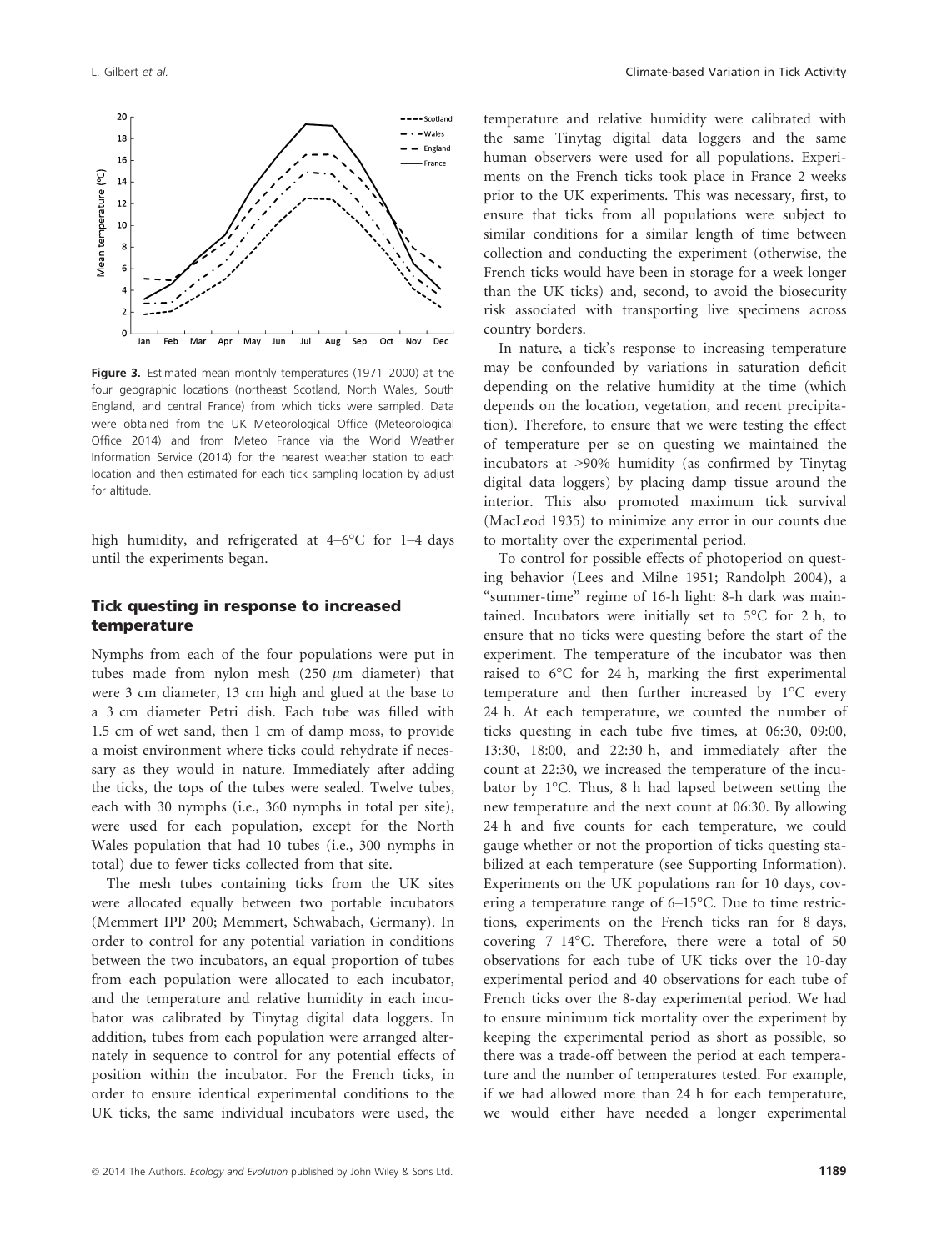period (and therefore higher tick mortality), or not covered the critical range of temperatures. Previous trials (unpublished data) enabled us to conclude that the best compromise was an experimental period of no more than 10 days with no less than 24 h for each temperature. A temperature range of 6–15°C was chosen to encompass as much of the natural range at the sites as possible and, importantly, to approximately reflect the temperature range likely to be experienced by I. ricinus in spring as questing increases (this study may be less relevant to the end of the questing season because behavioral diapause in late summer or autumn is thought to be driven by reduction in day length as well as temperature; Randolph et al. 2002). Figure 3 shows that our chosen temperature range of 6–15°C achieves this by encompassing the mean monthly air temperatures estimated from the end of April to the end of October for the site in northeast Scotland (the entire tick activity season for this area; Ruiz-Fons and Gilbert 2010); the end of March to mid-November for North Wales, and the start of March to the end of November, but not including July, August or the first half of September for South England (encompassing the period when tick questing increases for North Wales and South England; Randolph 2004). For central France, our chosen experimental temperature range of 7–14°C encompasses early March to the start of December, but not including June, July, August or September. Our results confirmed that our chosen temperature range covered most of the questing range of I. ricinus nymphs over all from the four populations (from 5% to 91% ticks quested between 5°C and 15°C).

In order to minimize stimulation of questing in response to the observer (e.g.,  $CO<sub>2</sub>$ , vibrations and shadows), incubators were located in a quiet laboratory and their internal glass doors were kept closed during observations. Observers moved slowly and quietly during counts.

The Tinytag digital data loggers were used not only to calibrate the temperature settings on each incubator but also subsequently to log the temperature and relative humidity inside the incubators every 5 min. These data showed that humidity was maintained at >90% and the incubators took approximately 10 min to stabilize from one temperature to the next. They also confirmed that all tubes were subject to the same temperatures and relative humidity (including, crucially, the French ticks that were trialed in the same incubator but a week earlier).

At the end of each experiment, all tubes were dismantled and the numbers of live and dead ticks counted.

#### Climate data

To estimate the local thermal climatic conditions typically experienced by the four tick populations in their natural

environments, 1971–2000 long-term average climate data were obtained from the UK Meteorological Office (Meteorological Office 2014) and from Meteo France, via the World Weather Information Service (2014). Data came from the nearest weather station to each location as follows: Craibstone, 102-m above sea level (m asl), 35-km NNE of the northeast Scotland collection site; Shawbury, 72 m asl, 50 km southeast of the North Wales collection site; Everton, 16 m asl, 13 km South of the South England collection site; Clermont Ferrand, 331 m asl, 25 km E of the French collection site. The monthly and annual mean temperatures at each tick sampling site (Table 1; Fig. 3) were estimated by adjusting the data from these weather stations to account for differences in altitude by subtracting 6.4°C for every 1000-m elevation gain, which is the lapse rate under normal atmospheric conditions (Moore 1956).

It was important to confirm that the temperatures we used in the experiments coincided with the temperatures associated with ticks naturally increasing their questing at each site. Therefore, for each site, we used our results to predict which months had temperatures associated with an increase in questing from 20% to 80%, and compared this with our experimental temperatures. This also helped us assess how robust our questing season estimates were for each site.

#### Exploring the impact of climate change

To estimate how climate change may affect future temperatures experienced by each tick population, we adjusted the estimated 1971–2000 mean monthly temperatures (estimated as described above for each sampling location) in accordance with the IPCC temperature change projections for each region we sampled (Christensen et al. 2007). We used the IPCC-projected temperature changes 1980–1999 and 2080–2099, averaged over 21 models (Christensen et al. 2007). For northeast Scotland and North Wales, these temperature change projections are +2.5°C in winter (December, January, February) and +2°C in summer (June, July, August; Christensen et al. 2007). We therefore assumed the midpoint of +2.25°C for spring and autumn (March, April, May, September, October, and November). For South England, these temperature change projections are +2.5°C in both winter and summer (Christensen et al. 2007) and we assumed also for spring and autumn. For central France, these temperature change projections are +2.5°C in winter and +4°C in summer (Christensen et al. 2007). We therefore assumed the midpoint of +3.25°C for spring and autumn.

We then explored the estimated impact of climate change on the proportion of ticks questing by applying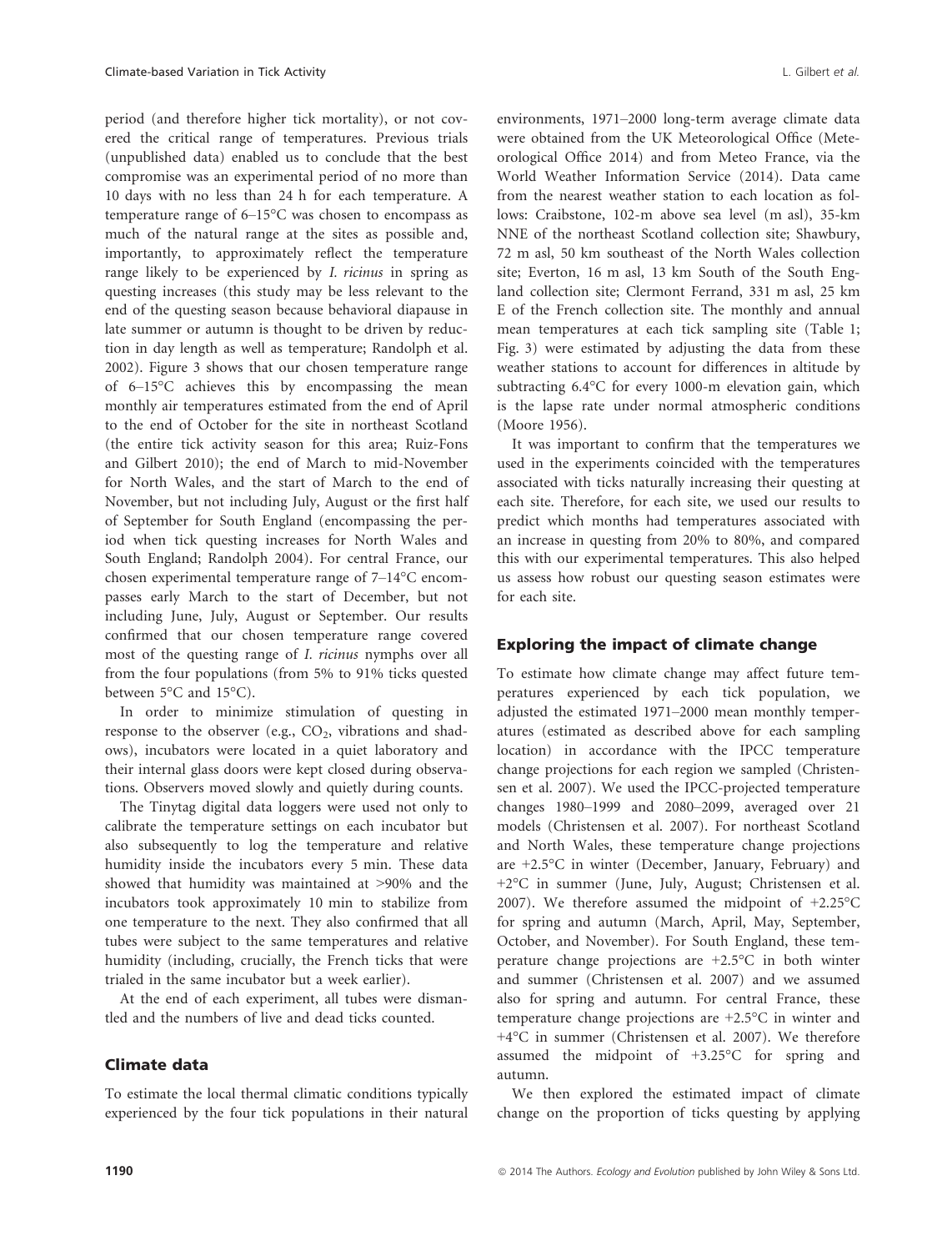the results of our questing experiments to the projected changes in monthly mean temperatures at each sampling location. For this, we graphically compared the estimated proportion of I. ricinus nymphs questing for estimates of the 1971–2000 monthly mean temperatures with those questing for our estimates of the temperatures in 2080– 2099 from the IPCC temperature change projections as described above (Christensen et al. 2007). For months when the temperatures tend to be colder or warmer than our experimental temperatures, our estimated proportions of nymphs questing during those months had to be estimated by extrapolation and are therefore less robust.

#### Data analysis

To account for nymphs found dead in each tube at the end of the experiment, and in the absence of information on when each tick died, we assumed a constant death rate over the course of the experiment (after Van Es et al. 1999). Tick questing activity was then calculated at each observation as a proportion, that is, the number of ticks observed questing divided by the estimated total number alive inside the tube at that time.

A generalized linear mixed model was used to analyze the proportion of ticks in each tube that were questing, using the GLIMMIX procedure in SAS version 9.1.3 (SAS Institute 2002). This procedure was chosen in order to allow for the binomial nature of the response variable (proportion of ticks questing) as well as the presence of random effects. The model included tick population (i.e., site name), temperature, temperature<sup>2</sup>, and their interactions (tick population\*temperature, tick population\*temperature<sup>2</sup>) as fixed effects, and random effects were "block" (representing the two incubators used simultaneously for the UK populations plus the separate trial (albeit using the same incubator) for the French population) and tube (as 50 count observations were made for each tube for each population). The quadratic term, temperature<sup>2</sup>, was included in the model because there was a clear curved relationship between temperature and the proportion of ticks questing. Type 1 tests of the fixed effects showed temperature<sup>2</sup> explained more variation than did temperature; therefore, final models included temperature<sup>2</sup> rather than temperature per se.

Generalized linear mixed models were then run for each temperature (6–15°C) individually with proportion of questing as the response variable, tick population as the fixed effect and block and tube entered as random effects. This enabled us to identify the temperatures at which the proportion of ticks questing varied significantly between populations. Post hoc analyses, using Tukey– Kramer comparisons of the least squares means, were performed to indicate the populations between which there was significant variation in the proportion of ticks questing at each temperature.

Although tick populations were collected from climates along a thermal climate gradient due to differences in latitude, each site differed in other ways, such as rainfall, snow cover, habitat, and hosts. For this reason, and to explore the nature of any relationship between questing and thermal climate, we reran these generalized linear mixed models, but used climate parameters as continuous variables as fixed effects in place of site name (a categorical variable). Climate parameters used were mean air temperature in May (because our results suggested that this month experienced temperatures associated with the steepest increase in nymph questing) and the number of weeks per year with a mean temperature of at least 10°C (because our results suggested that most ticks quested above 10°C in all populations). These climate parameters were entered separately and sequentially in separate models. For these models, we used questing data from 9°C, because the results of our experiments indicated this temperature to be closest to the temperature at which 50% of nymphs quested for all populations (8.1°C, 8.5°C, 9.1°C, and 10.2°C for Scottish, Welsh, English, and French nymphs, respectively).

#### **Results**

Mortality rates of I. ricinus nymphs in the mesh tubes during the experiments were low, varying from 0 to 5 (mean 0.08) ticks found dead of the 30 initially added to each mesh tube. The average mortality was 0.83%, 0.68%, 3.39%, and 4.81% for Scottish, Welsh, English, and French ticks, respectively. The following results have taken into account the mortality in each individual tube assuming a constant linear mortality rate over the course of each experiment.

### Tick questing in response to increased temperature

Some (17.2%, 15.2%, and 13% for Scottish, Welsh, and English ticks, respectively) ticks in all the UK tick populations were already questing at 6°C, the initial temperature at which observations were started, and 9.4% of French ticks were questing at their initial temperature of 7°C (Fig. 4). Almost all (93.7%, 90.5%, and 91.6% for Scottish, Welsh, and English ticks, respectively) of the UK ticks were questing by the time the final temperature (15°C) was reached, and 76.4% of French ticks were questing at their final temperature of 14°C (Fig. 4).

Allowing 8 h between increasing the temperature each night and counting the ticks the next morning appeared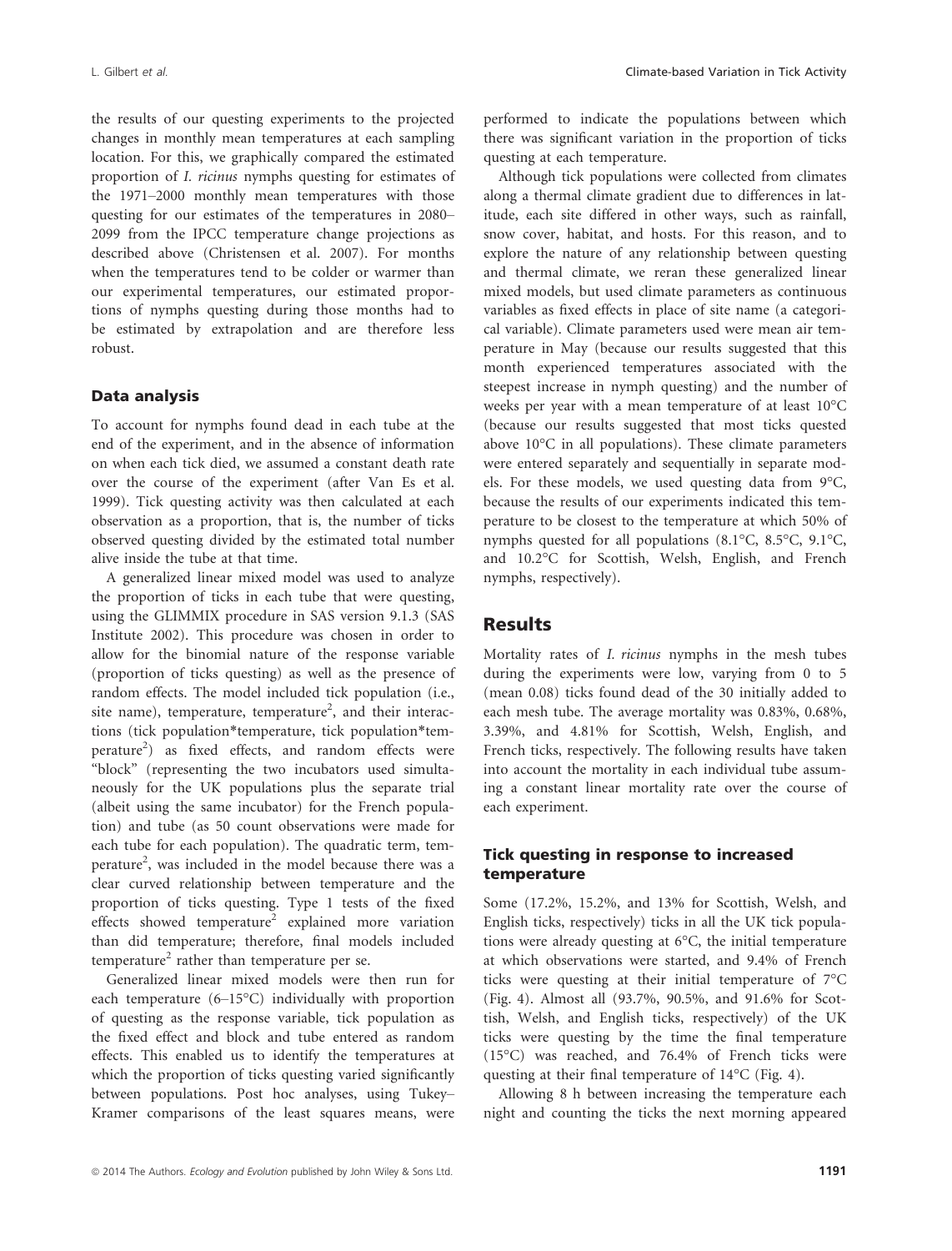to be enough time for the ticks to respond to each temperature: there was a clear step-change in the proportion of nymphs questing between temperatures compared with the five within-temperature counts (Fig. S1). However, for the first temperature of the experiments (6°C for UK ticks, 7°C for French ticks), there was an obvious increase in questing over at least the first three counts; this was after the ticks had been kept at 5°C to prevent questing. Such an increase in questing over the five counts may also be occurring for additional temperatures for the French ticks (Fig. S1). Perhaps, therefore, warm climate ticks may take longer to respond to temperature increases than cool climate ticks.

The overall proportion of ticks questing increased significantly with temperature<sup>2</sup>  $(F_{1,2126} = 670.91, P <$ 0.0001) and differed between populations ( $F_{3,2126} = 10.60$ ,  $P < 0.0001$ ). There was a highly significant interaction between population and temperature<sup>2</sup> ( $F_{3,2126} = 15.34$ ,  $P < 0.0001$ ) indicating that the pattern of ticks questing with temperature varied between populations. Within the range of temperatures tested the proportion of ticks questing was generally lowest in the central France population, followed by the South England population, then the North Wales population, with the highest proportion of ticks questing in the northeast Scotland population; these differences were greatest at low and intermediate temperatures and negligible at the higher temperatures tested (Fig. 4).

To explore quantitatively the nature of the significant interaction between population and temperature, we analyzed each individual temperature separately and found significant differences between populations in the proportion of ticks questing at all temperatures except the minimum (6°C) and maximum (15°C) tested (note that French ticks were not tested at these temperatures; Table 2). The greatest population differences in the proportion of ticks questing occurred at the lower temperatures tested (7–10°C; excluding 6°C, at which the French population was not tested; Fig. 4 and Table 2).

The proportion of ticks questing differed most between I. ricinus populations from northeast Scotland and central France, closely followed by the comparison between northeast Scotland and South England populations, while the South England and North Wales I. ricinus populations did not differ significantly in the proportion of ticks questing for any of the temperatures tested (Table 3).

#### Tick questing by climate gradient

There was a highly significant negative association between the proportion of nymphs questing at 9°C and the mean air temperature in May  $(F_{1,183} = 28.55)$ ,

Table 2. Results of generalized linear mixed models run for each temperature separately to test in which temperatures the percentage of ticks questing varied between populations. The French ticks were not tested at  $6^{\circ}$ C or 15°C. Df (num, den) = numerator and denominator degrees of freedom.

| Temperature $(^{\circ}C)$ | Df (num, den) | F-value | P-value  |
|---------------------------|---------------|---------|----------|
| 6                         | 2,136         | 1.63    | 0.1995   |
| 7                         | 3,184         | 17.77   | < 0.0001 |
| 8                         | 3.184         | 7.01    | 0.0002   |
| 9                         | 3.184         | 8.18    | < 0.0001 |
| 10                        | 3.184         | 8.62    | < 0.0001 |
| 11                        | 3,184         | 6.84    | 0.0002   |
| 12                        | 3,184         | 6.48    | 0.0003   |
| 13                        | 3,184         | 4.30    | 0.0059   |
| 14                        | 3,184         | 3.18    | 0.0253   |
| 15                        | 2,136         | 0.82    | 0.4431   |



Figure 4. The effect of temperature on the proportion of ticks questing in Ixodes ricinus sampled from northeast Scotland (black squares), North Wales (open circles), South England (black triangles) and crosses (central France). French ticks were not tested at 6°C or 15°C. Unadjusted means with standard error bars are shown. Points for South England and North Wales have been shifted slightly to allow room for standard error bars.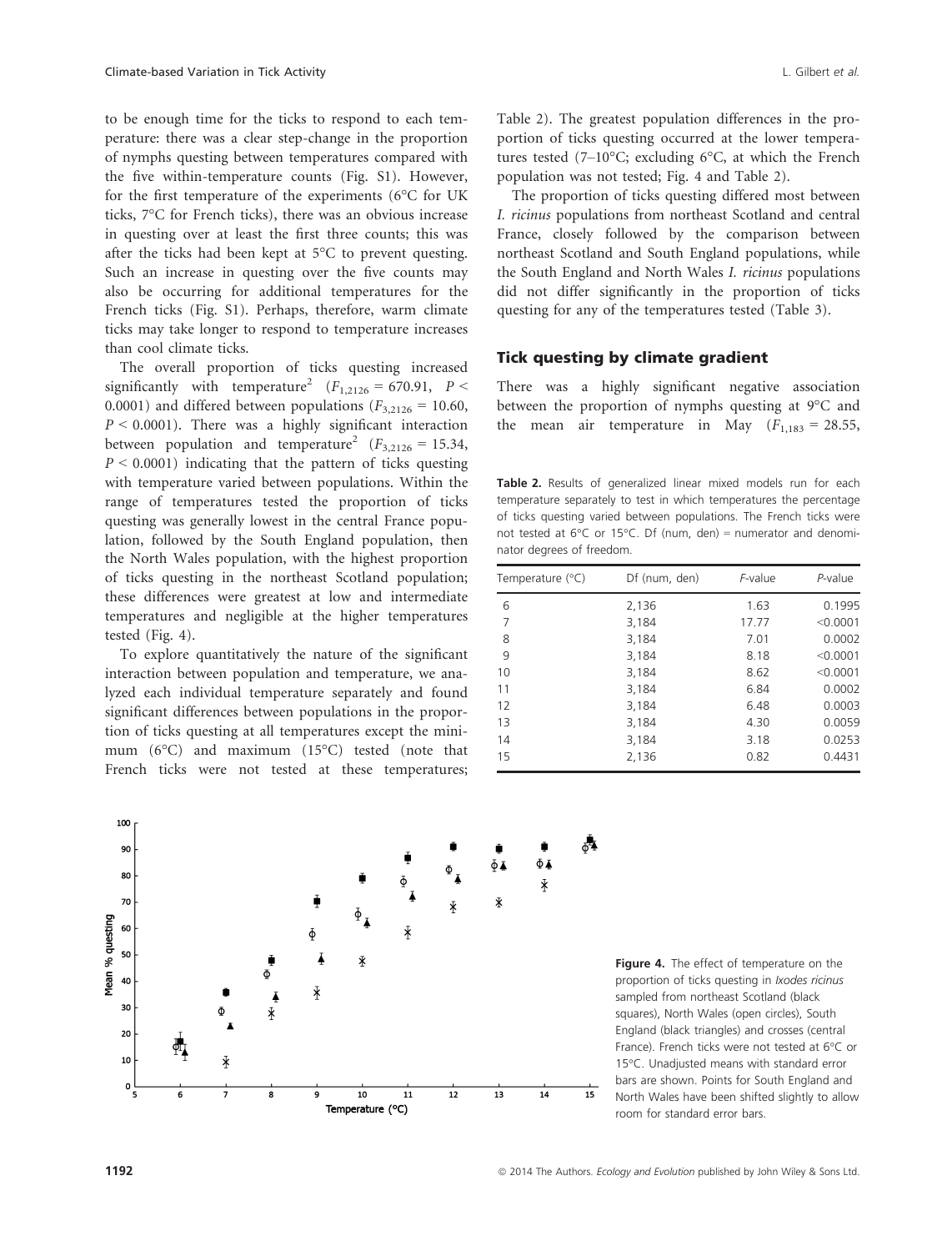| <b>Table 3.</b> The temperatures at which significant differences ( $P < 0.05$ ) |  |  |  |  |  |
|----------------------------------------------------------------------------------|--|--|--|--|--|
| in the percentage of ticks questing were found between pairs of pop-             |  |  |  |  |  |
| ulations, as indicated by Tukey-Kramer post hoc analysis. The French             |  |  |  |  |  |
| ticks were not tested at $6^{\circ}$ C and $15^{\circ}$ C.                       |  |  |  |  |  |

| Populations              | Temp $(^{\circ}C)$ | DF  | t-value | $P$ -value |
|--------------------------|--------------------|-----|---------|------------|
| France vs. South England | 7                  | 184 | 4.13    | 0.0003     |
| France vs. North Wales   | 7                  | 184 | $-5.47$ | < 0.0001   |
|                          | 8                  | 184 | $-3.05$ | 0.0138     |
| France vs. northeast     | 7                  | 184 | $-6.96$ | < 0.0001   |
| Scotland                 | 8                  | 184 | $-4.23$ | 0.0002     |
|                          | 9                  | 184 | $-3.67$ | 0.0018     |
|                          | 10                 | 184 | $-4.19$ | 0.0003     |
|                          | 11                 | 184 | $-3.03$ | 0.0147     |
|                          | 12                 | 184 | $-2.97$ | 0.0174     |
|                          | 13                 | 184 | $-2.91$ | 0.0208     |
|                          | 14                 | 184 | $-2.66$ | 0.0423     |
| South England vs.        | No significant     |     |         |            |
| North Wales              | differences        |     |         |            |
| South England vs.        | 7                  | 184 | $-2.97$ | 0.0235     |
| northeast Scotland       | 8                  | 184 | $-2.88$ | 0.0227     |
|                          | 9                  | 184 | $-4.21$ | 0.0002     |
|                          | 10                 | 184 | $-3.98$ | 0.0006     |
|                          | 11                 | 184 | $-3.97$ | 0.0006     |
|                          | 12                 | 184 | $-3.82$ | 0.0010     |
|                          | 13                 | 184 | $-2.61$ | 0.0482     |
| North Wales vs.          | 10                 | 184 | 3.08    | 0.0125     |
| northeast Scotland       | 11                 | 184 | 2.79    | 0.0295     |

 $P \le 0.0001$  and the number of weeks per year of at least 10°C ( $F_{1,184} = 24.18$ ,  $P < 0.0001$ ) at the site from which ticks were collected (Fig. 5).

### Exploring the impact of climate change

Figure 6 shows the difference in estimated mean monthly temperatures between 1970–2000 estimates and 2080– 2099 estimates for each tick sampling location. Figure 6 also shows our projected estimates of the proportion of active nymphs questing for each month for 1970–2000 temperature estimates and 2080–2099 temperature estimates. Note that these are not estimates of the total numbers of questing nymphs for each month, nor proportions of the whole nymph population, nor the probability of questing; instead, these values are the estimated mean proportion of nymphs questing out of the active nymph population that are still available and able to quest at that time (i.e., nymphs that are feeding or have fed and are therefore molting, developing or in behavioral diapause, or nymphs with fat exhaustion are not included in the calculation).

(1) Comparing the experimental temperatures to local seasonal temperatures: It was important to confirm that the temperatures we used in the experiments were relevant to the time of year when ticks were increasing



Figure 5. The association between the proportion of nymphs questing at 9°C from the experiments and (A) mean temperature in May and (B) the number of weeks per year of at least 10°C. The line of best fit, unadjusted means, and standard error bars are shown.

their questing in nature. Figure 6 shows that, for the 1970–2000 estimated monthly temperatures, the experimental temperatures of 6–15°C encompassed most, if not all, of the months during which 20% or more nymphs were predicted to be questing for northeast Scotland and North Wales. For South England, our experimental temperatures did not reach as high as July and August temperatures, and for central France, our experimental temperatures (7–14°C) did not reach as high as June, July, August, and September temperatures. Therefore, our estimated proportions of active nymphs that are questing (i.e., discounting those feeding, developing, molting or in diapause) during those months are extrapolations and less robust. However, importantly, the main period of increase in questing (when the proportion of active nymphs questing increased from 20% to 80%) was covered by our experimental temperatures (Fig. 6). For the estimated 2080–2099 temperature projections, our experimental temperatures are still within the main questing months (20% or more nymphs predicted to be questing) for northeast Scotland, but questing estimates are less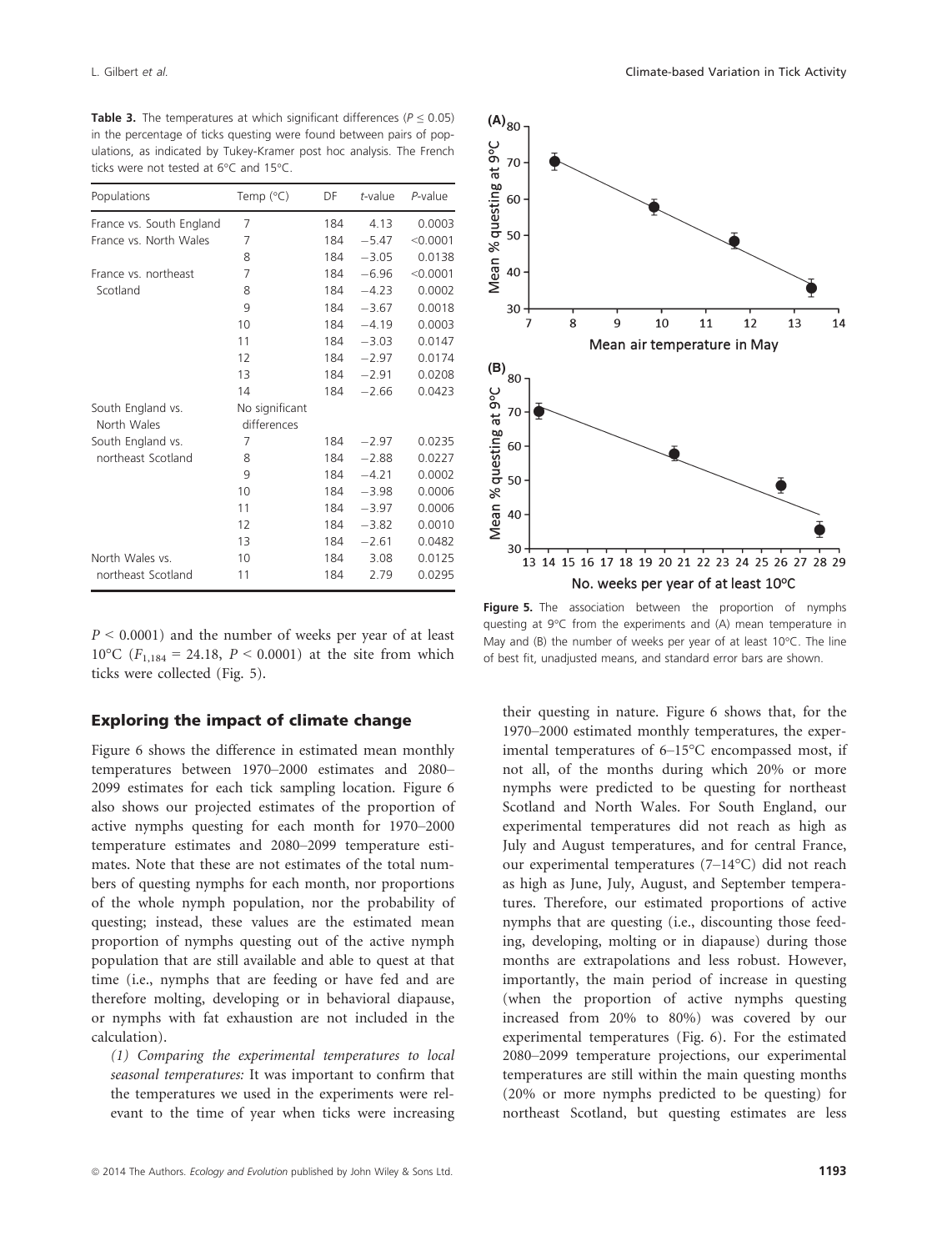

Figure 6. Estimated mean monthly temperatures (left hand side) and projected mean percentage of active nymphs questing (right hand side) for current (1970–2000; solid lines) and future (2080–2099; dashed lines) temperature estimates for each tick sampling site (A and B: northeast Scotland; C and D: North Wales; E and F: South England; G and H: central France). See text for details of temperature estimation methods. Filled (black) symbols indicate the more robust estimates of the percentage of active nymphs questing because the temperatures were used in the experiment; unfilled (white) symbols indicate values estimated by extrapolation because they relate to temperatures not used in the experiment. Horizontal lines are placed where 20% and 80% nymphs are predicted to be questing as a visual aid.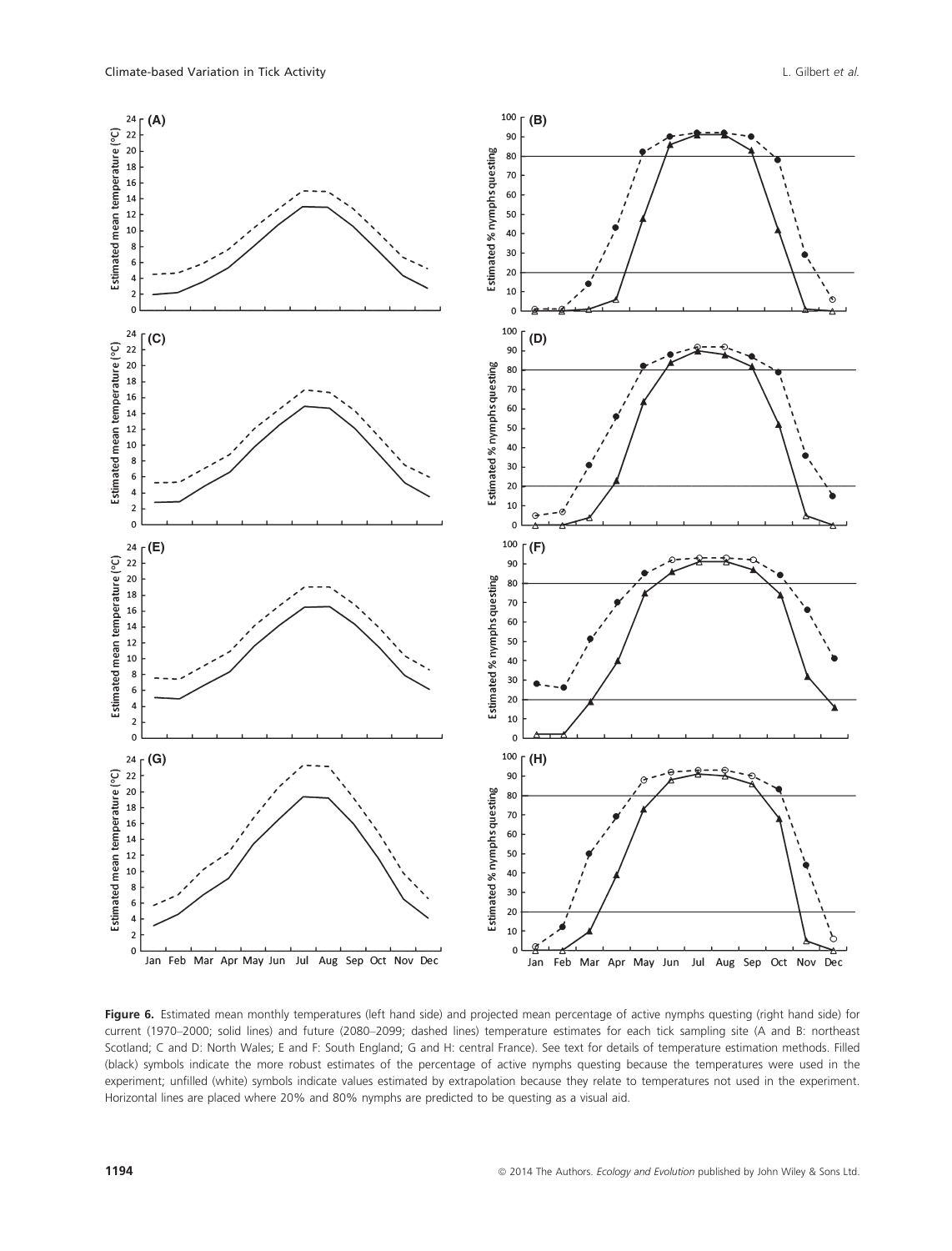robust during July and August for North Wales, June– September for South England and May–September for central France (Fig. 6).

(2) Theoretical estimated length of the questing season: Figure 6 helps us to predict that, for 1970–2000 estimated monthly temperatures, an average of more than 20% of active nymphs quest at any one time over a 6 months period in northeast Scotland, over 7 months in North Wales, over almost 9 months in South England and nearly 8 months in central France. An average of at least 80% of active nymphs were projected to quest at any one time over 3 months in both northeast Scotland and North Wales and over 4 months in both South England and central France. Under the climate change scenario (i.e., 2080–2099 estimated monthly temperatures), we projected a potential expansion by approximately 1 month at both the start and end of the questing season (i.e., an increase of 2 months) for ticks in northeast Scotland, North Wales, and central France (whether measured using 20% or 80% nymphs questing). Ticks in South England were projected to always experience temperatures where at least 20% of the active nymph population could theoretically be questing if they were available, active, and able to do so (i.e., not feeding, developing, molting or in diapause or with fat exhaustion).

## **Discussion**

This study tested the hypothesis that I. ricinus show adaptation in their questing behavior to local thermal climates, by testing for differences between I. ricinus nymphs from a thermal gradient (achieved here using a latitudinal cline) in their questing response to increasing temperatures. As predicted, we found that, for the range of temperatures tested on all populations (7–14°C), a higher proportion of I. ricinus nymphs quested if they were from cooler climates (such as northeast Scotland) compared with warmer climates (such as central France), and this difference was greatest at the lower-medium temperatures (7–11°C). This has implications for their potential resilience to climate change.

### Population differences in questing response to temperature

The proportion of ticks questing increased dramatically as temperatures were raised above 6°C shows that, as found by several previous studies (e.g., MacLeod 1935; Clark 1995), cold temperatures inhibit questing in I. ricinus. We found that 13–17% of nymphs from the three UK populations were already questing at 6°C, and 9% of French nymphs were questing at 7°C. By 14°C, questing had increased to 76–90%. These proportions questing depended on the population, and our most important finding was that a higher proportion of I. ricinus nymphs quested at cooler temperatures if they were from cooler climates, whereas very few quested at cooler temperatures if they were from warmer climates, as we predicted from our hypothesis that I. ricinus have adapted to their local thermal climates. We demonstrated this first by showing simply that populations differed in the proportion of ticks questing in the predicted way (i.e., a higher proportion of Scottish ticks quested at cool temperatures than did Welsh and English ticks, with the lowest proportion questing being from central France). However, this analysis could not elucidate the nature of the relationship between questing and thermal climate per se, and furthermore, these four sites also differ in factors other than temperature, such as rainfall, habitat, hosts and, almost certainly, prevalence in ticks of B. burgdorferi sensu lato that can affect tick activity (Herrmann and Gern 2010, 2012). Therefore, we also related tick questing to quantitative climate variables, rather than merely geographic location, and found strong negative linear relationships between the proportion of ticks questing at a given cool temperature (in this case 9°C) and thermal climate.

What are the potential mechanisms for these observed differences between I. ricinus populations in questing at cool temperatures? Natural selection may have changed the frequency of genotypes such that the response to temperature may have a genetic basis. Alternatively, or in addition, the differences between populations could be a result of phenotypic plasticity, whereby ticks from all populations may have the ability to quest at low temperatures, but these genes are expressed only in the appropriate climate. Phenotypic plasticity is the most important factor explaining the geographic variation in thermal tolerances of both Drosophila melanogaster (Ayrinhac et al. 2004; Hoffmann et al. 2005), and the tsetse fly, Glossina pallidipes (Terblanche et al. 2006), and may be instrumental in determining resilience to climate change for certain species (Molina-Montenegro and Naya 2012). For phenotypic plasticity to explain our results, the nymphs we used must have experienced an environmental trigger, such as their local climate when they were larvae or eggs or via maternal effects, whereby the environment experienced by the mother affects the phenotype of the offspring. Further research would be required to identify which mechanism contributes most to the population differences we found.

If ticks from cool climates quest at lower temperatures, why don't ticks from warm climates also quest at equally lower temperatures? The purpose of questing is to find a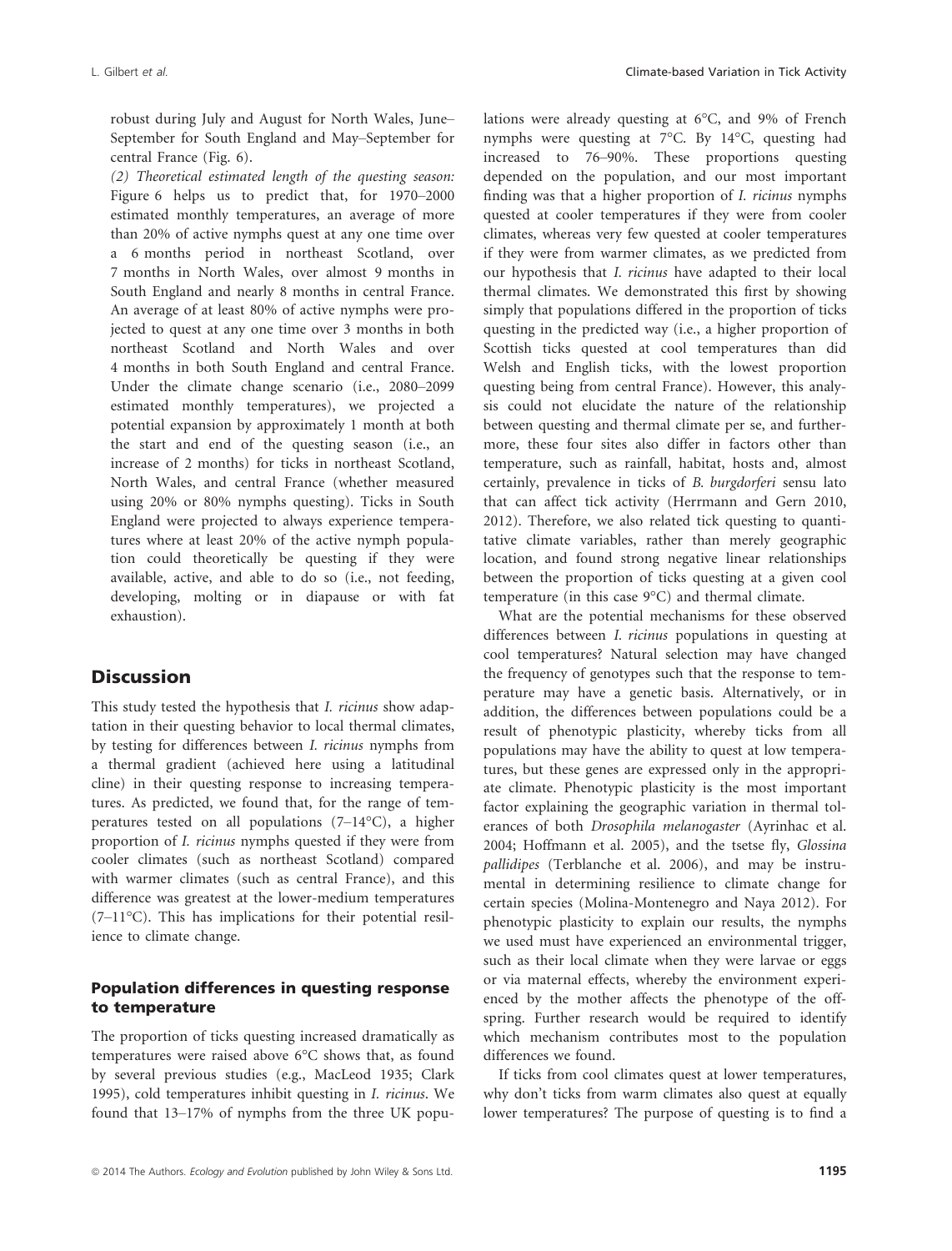host, essential in gaining the crucial blood meal to enable survival to the next life stage. Questing and finding a host early in the season may benefit all ticks, so they can complete their life cycle more quickly. However, given our findings that cool climate ticks quest at cooler temperatures than do warm climate ticks, presumably, for warm climate ticks (but not cool climate ticks), the benefits of questing at low temperatures are not enough to outweigh the costs. The costs of questing include risks of desiccation, predation and spending valuable energy (when a tick uses up its fat resources, it will die; Randolph et al. 2002). Therefore, the questing period is finite, depending on fat resources, before the tick dies (if it does not gain a blood meal from a host). One putative hypothesis to explain stronger selection on cold than on warm climate ticks to quest at cold temperatures is as follows. Suppose that, for example, (1) most nymphs need temperatures of at least 10°C to quest (in this study, 40–80% of ticks quested at 10°C depending on population) and (2) they can survive for 4 months above this temperature before using up their energy resources and dying (Steele and Randolph 1985). A warm climate might have 6 months of the year of at least 10°C (e.g., central France in this study), that is, warm enough to quest, in which case, there is little selective advantage for a tick to extend this season by questing at colder temperatures. However, a cold climate might have only 3 months of the year of at least 10°C (e.g., northeast Scotland in this study), providing a selective advantage to ticks that quest at cooler temperatures (so they can quest for longer, thus increasing the probability of finding a host). This theory would need further experiments to test empirically.

#### Impacts of climate change

We used our empirical data from the experiments to project theoretical proportions of active ticks that may quest under climate change. From this, the projections estimated that, under a climate change scenario for projected 2080–2099 temperature increases (Christensen et al. 2007), the questing season for active ticks might increase by a month in spring for all populations tested and at least 20% of active nymphs would be able to quest (theoretically, according to temperature alone) at any one time over the whole year in South England. It is important to emphasize that our projections are for the proportion of active ticks (those that are not feeding, developing, molting, or in diapause) that are questing, which is different from the absolute number of ticks questing. This difference is especially great in autumn when many ticks will have already fed or entered behavioral or morphogenetic diapause and are therefore no longer active until the following year (Randolph et al. 2002). Indeed, cessation of questing in autumn is likely to be driven by shortening day length as well as temperature (Randolph et al. 2002). This means that both our estimated projections and our empirical results are more applicable to spring and early summer rather than to autumn.

Our findings strongly imply that I. ricinus ticks have adapted to their local thermal climates. They may therefore also have the potential to adapt to new climates as they change, thereby displaying resilience. We have no information on how rapidly I. ricinus will be able to respond to climate change, but if the response is due to phenotypic plasticity, their response should occur within a generation; if the response is due to evolutionary divergence, numerous generations might be required depending on the genetic variance in sensitivity to temperature. Experiments testing individual ticks would reveal the level of phenotypic variation within populations; genetic studies could reveal intrapopulation genotypic variation, while analysis of factors such as fat content and infection with B. burgdorferi s.l. may contribute to individual differences in activity (Herrmann and Gern 2010, 2012).

### Experimental limitations

As with all laboratory experiments, there are limitations in terms of realistically replicating what might occur in nature. First, comparisons of the UK and French populations should be made with some caution because they were carried out at different times and locations, albeit under identical conditions using the same individual incubators, the same loggers, and the same observers.

Second, in order to minimize tick mortality before the end of each experiment, the experimental periods were as short as possible, meaning that only a restricted temperature range could be tested. We chose the cooler part of the range of temperatures over which I. ricinus nymphs quest because changes in the lower temperatures will directly affect the length of the I. ricinus questing season. It would be interesting to examine the whole climate envelope from each population (i.e., testing I. ricinus questing at higher temperatures), for which we might expect ticks from warm climates to be more tolerant of heat than ticks from cool climates.

Third, our experiments tested the effect of temperature only, by maintaining a constant high (above 90%) relative humidity. However, several studies have demonstrated the importance to questing of saturation deficit (the drying power of the air; a function of both temperature and relative humidity; e.g., Perret et al. 2000). For any given relative humidity, as the temperature increases, the saturation deficit will increase. Therefore, in theory, our results may be applicable primarily to high humidity situations, rather than dry conditions. However, tick questing data in Tagliapietra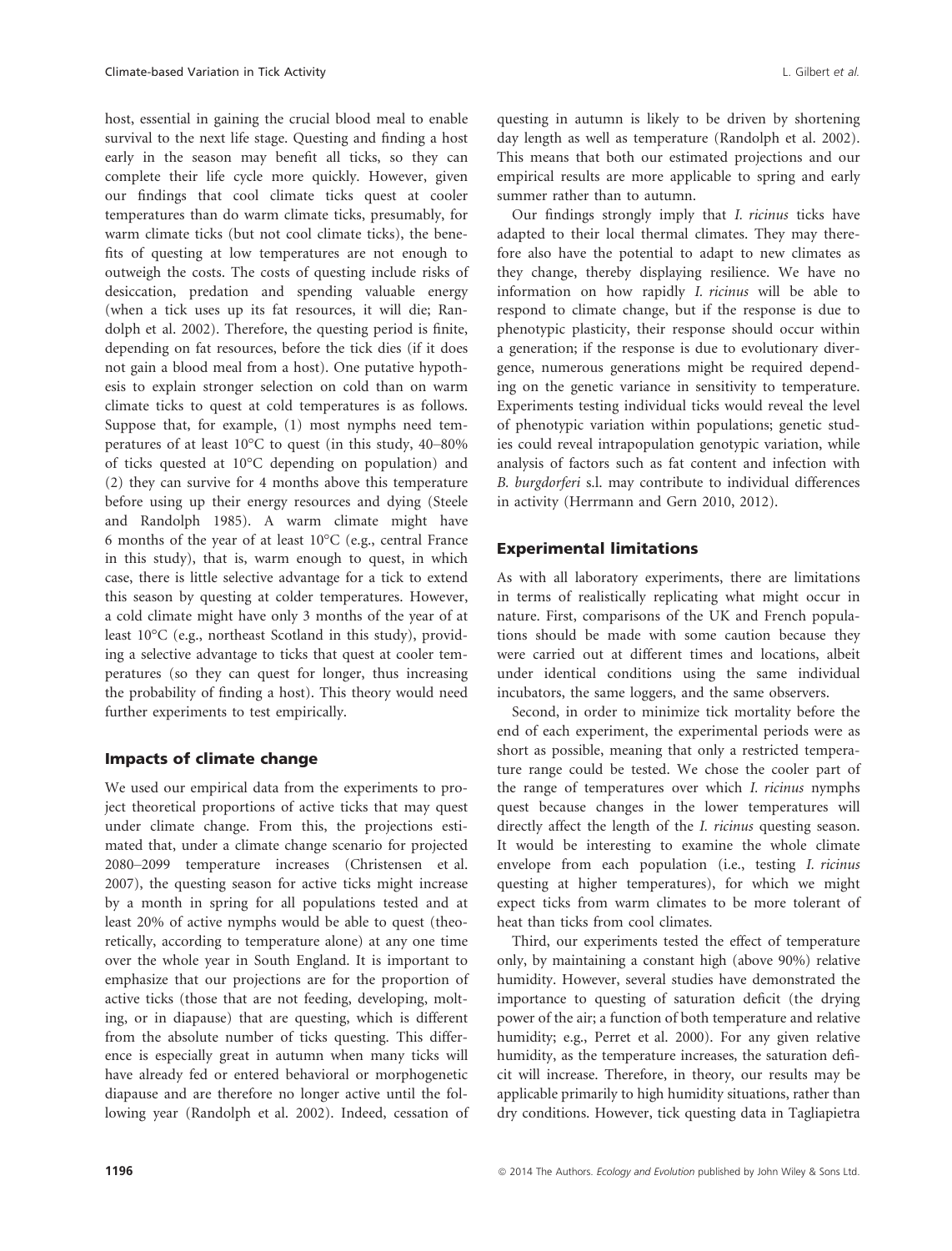et al. (2011) imply that our results should be applicable to many natural situations over the same range of temperatures (6–15°C) that we used in our experiments, because these relatively cool temperatures were rarely associated with saturation deficits high enough to inhibit questing.

In conclusion, we found that questing behavior in response to temperature varies between I. ricinus populations in relation to thermal climate with a higher proportion of the population questing at lower temperatures if they are from cooler climates. This suggests I. ricinus have adapted to climate and may, therefore, have the potential to adapt to new climates as they change, thereby displaying resilience. Our findings have implications for predicting the distribution, activity, and disease risk posed by I. ricinus over different regions and under climate change.

## Acknowledgments

We thank A. Singh for assistance in the laboratory and J. Potts for statistical advice. V. Bayet assisted with accommodation and logistical advice in France. N. R. LeBas provided logistical support, advice on experimental design and interpretation of results. D. Johnson built the tick laboratory. This research was funded by an Australian Research Council Future Fellowship awarded to J. L. Tomkins. L. Gilbert was also supported by the Scottish Government Rural and Environment Science and Analytical Services Division, and J. Aungier was also part-supported by an M Sc project research grant from the University of Aberdeen.

# Conflict of Interest

None declared.

#### References

- Ayrinhac, A., V. Debat, P. Gibert, A.-G. Kister, H. Legout, B. Moreteau, et al. 2004. Cold adaptation in geographical populations of Drosophila melanogaster: phenotypic plasticity is more important than genetic variability. Funct. Ecol. 18:700–706.
- Bale, J. S., G. J. Masters, I. D. Hodkinson, C. Awmack, T. M. Bezemer, V. K. Brown, et al. 2002. Herbivory in global climate change research: direct effects of rising temperature on insect herbivores. Glob. Change Biol. 8:1–16.
- Castañeda, L. E., M. A. Lardies, and F. Bozinovic. 2005. Interpopulational variation in recovery time from chill coma along a geographic gradient: a study in the common woodlouse, Porcellio laevis. J. Insect Physiol. 51:1346–1351.
- Christensen, J. H., B. Hewitson, A. Busuioc, A. Chen, X. Gao, I. Held, et al. 2007. Regional climate projections. Pp. 847–940 in S. Solomon, D. Qin, M. Manning, Z. Chen, M. Marquis, K. B. Avery, M. Tignor and H. L. Miller, eds. Climate change

2007: the physical science basis. Contribution of working group I to the fourth assessment report of the intergovernmental panel on climate change. Cambridge Univ. Press, Cambridge, U.K.

- Clark, D. 1995. Lower temperature limits for activity of several Ixodid ticks (Acari: Ixodidae): effects of body size and rate of temperature change. J. Med. Entomol. 32:449–452.
- Crooks, E., and S. E. Randolph. 2006. Walking by Ixodes ricinus ticks: intrinsic and extrinsic factors determine the attraction of moisture or host odour. J. Exp. Biol. 209:2138– 2142.
- Danielová, V., N. Rudenko, M. Daniel, J. Holubová, J. Materna, M. Golovchenko, et al. 2006. Extension of Ixodes ricinus ticks and agents of tick-borne diseases to mountain areas in the Czech Republic. Int. J. Med. Microbiol. 296:48–53.
- Gray, J. S., H. Dautel, A. Estrada-Peña, O. Kahl, and E. Lindgren. 2009. Effects of climate change on ticks and tick-borne diseases in Europe. Interdiscip. Perspect. Infect. Dis. 2009:593232.
- Harrus, S., and G. Baneth. 2005. Drivers for the emergence and re-emergence of vector-borne protozoal and bacterial diseases. Int. J. Parasitol. 35:1309–1318.
- Herrmann, C., and L. Gern. 2010. Survival of Ixodes ricinus (Acari: Ixodidae) under challenging conditions of temperature and humidity is influenced by Borrelia burgdorferi sensu lato infection. J. Med. Entomol. 47:1196– 1204.
- Herrmann, C., and L. Gern. 2012. Do the level of energy reserves, hydration status and Borrelia infection influence walking by Ixodes (Acari:Ixodidae) ticks? Parasitology 139:330–337.
- Hoffmann, A. A., J. Shirriffs, and M. Scott. 2005. Relative importance of plastic vs. genetic factors in adaptive differentiation: geographical variation for stress resistance in Drosophila melanogaster from eastern Australia. Funct. Ecol. 19:222–227.
- Lafferty, K. D. 2009. The ecology of climate change and infectious diseases. Ecology 90:888–900.
- Lees, A., and A. Milne. 1951. The seasonal and diurnal activities of individual sheep ticks (Ixodes ricinus L.). Parasitology 41:189–208.
- Leger, E., G. Vourc'h, L. Vial, C. Chevillon, and K. D. McCoy. 2013. Changing distributions of ticks: causes and consequences. Exp. Appl. Acarol. 59:219–244.
- Lindgren, E. 1998. Climate and tick-borne encephalitis. Conserv. Ecol. [online] 2:5. http://www.consecol.org/vol2/ iss1/art5/.
- Lindgren, E., L. Tälleklint, and T. Polfeldt. 2000. Impact of climatic change on the northern latitude limit and population density of the disease-transmitting European tick Ixodes ricinus. Environ. Health Perspect. 108:119–123.
- MacLeod, J. 1935. Ixodes ricinus in relation to its physical environment. II. The factors governing survival and activity. Parasitology 27:123–144.